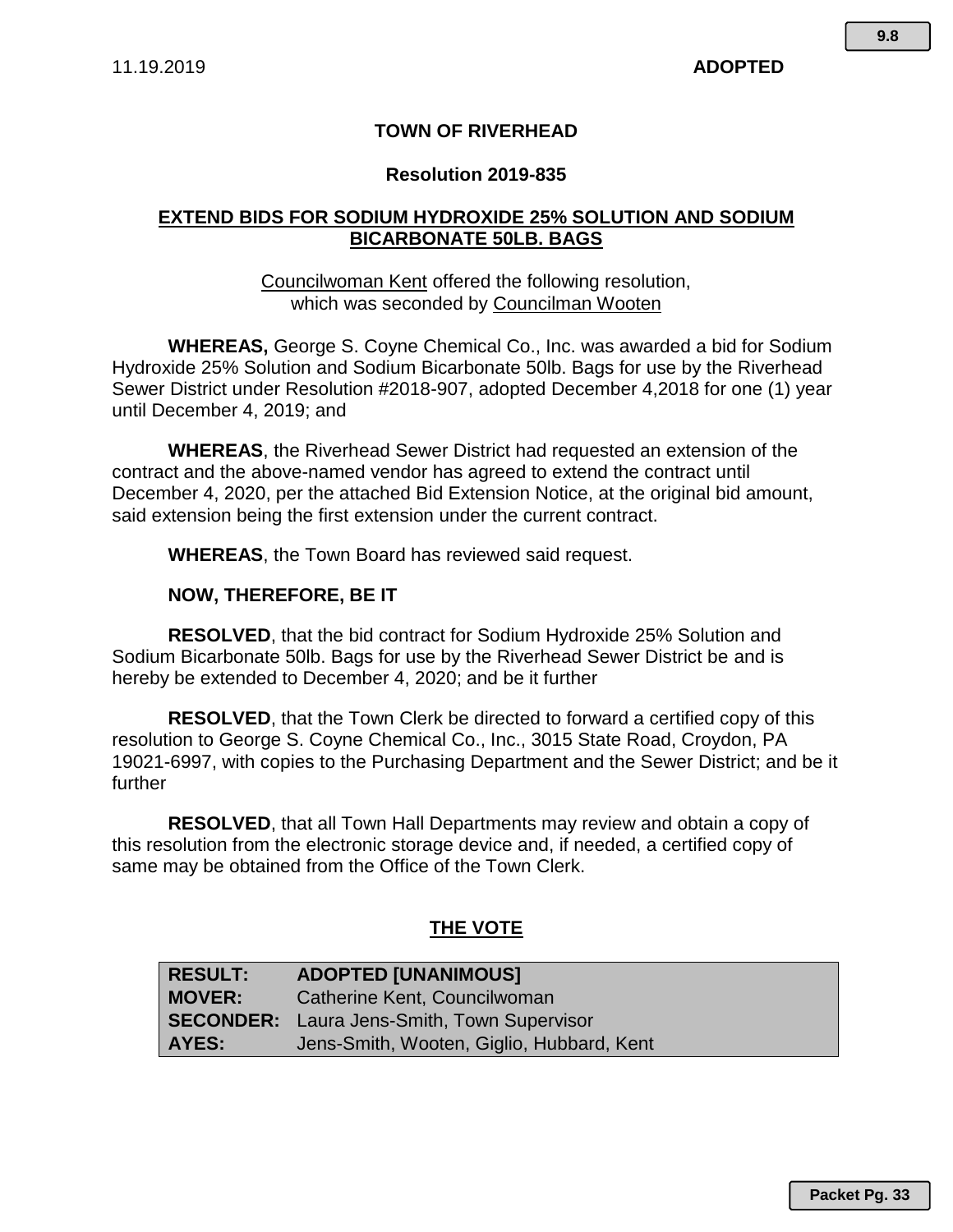# **FISCAL IMPACT STATEMENT OF PROPOSED RIVERHEAD TOWN BOARD LEGISLATION**

| Type of Legislation<br>А.                                                                                                                                                                                                                                                            | Resolution Local Law                                                                              |                     |  |
|--------------------------------------------------------------------------------------------------------------------------------------------------------------------------------------------------------------------------------------------------------------------------------------|---------------------------------------------------------------------------------------------------|---------------------|--|
| Title of Proposed Legislation: Extend Bids for Sodium Hydroxide 25% Solution and Sodium Bicarbonate 50Lb. Bags<br>В.                                                                                                                                                                 |                                                                                                   |                     |  |
| Purpose of Proposed Legislation:<br>C.                                                                                                                                                                                                                                               |                                                                                                   |                     |  |
| Will the Proposed Legislation Have a Fiscal Impact?<br>D.                                                                                                                                                                                                                            | Yes<br>X —<br>No                                                                                  |                     |  |
| Е.                                                                                                                                                                                                                                                                                   | If the answer to section D is "yes", select (a) or (b) below and initial or detail as applicable: |                     |  |
| The fiscal impact can be absorbed by Town/department existing resources set forth in approved Town Annual Budget<br>(a)<br>(example:routine and budgeted procurement of goods/services)*if selecting E(a), please initial then skip items<br>TB<br>F,G and complete H,I and J;<br>or |                                                                                                   |                     |  |
| (b)                                                                                                                                                                                                                                                                                  | The description/explanation of fiscal impact is set forth as follows:                             |                     |  |
| If the answer to E required description/explanation of fiscal impact (E(b)), please describe total Financial Cost of Funding over<br>F.<br>5 Years                                                                                                                                   |                                                                                                   |                     |  |
| <b>Proposed Source of Funding</b><br>G.                                                                                                                                                                                                                                              |                                                                                                   |                     |  |
| Appropriation Account to be Charged: ES1-8-8130-415-000-00000 for Sewer                                                                                                                                                                                                              |                                                                                                   |                     |  |
| ES5-8-8189-415-000-00000 for Scavenger Waste                                                                                                                                                                                                                                         |                                                                                                   |                     |  |
| Grant or other Revenue Source:                                                                                                                                                                                                                                                       |                                                                                                   |                     |  |
| Appropriation Transfer (list account(s) and amount):                                                                                                                                                                                                                                 |                                                                                                   |                     |  |
|                                                                                                                                                                                                                                                                                      |                                                                                                   |                     |  |
| H. Typed Name &<br>Title of<br>Preparer: Teresa<br><b>Baldinucci</b>                                                                                                                                                                                                                 | I. Signature of Preparer                                                                          | J. Date<br>11/12/19 |  |
|                                                                                                                                                                                                                                                                                      | Teresa Baldinucci<br>11/19/2019                                                                   |                     |  |
| K. Accounting Staff<br>Name & Title                                                                                                                                                                                                                                                  | L. Signature of Accounting Staff                                                                  | M. Date<br>11/19/19 |  |
| William Rothaar,<br>Accounting                                                                                                                                                                                                                                                       | William Rothans                                                                                   |                     |  |
| Department                                                                                                                                                                                                                                                                           | <b>William Rothaar</b>                                                                            |                     |  |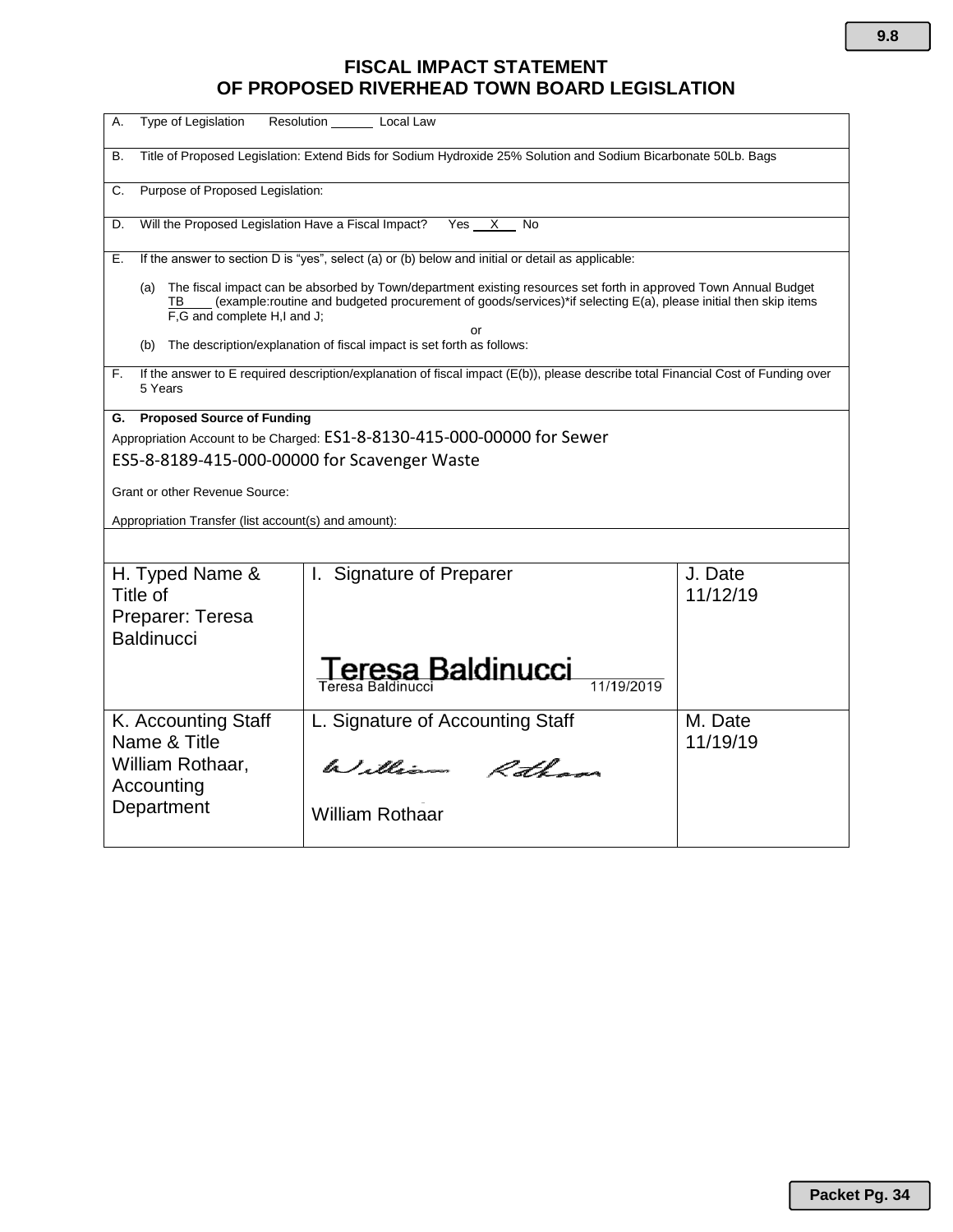

Laura Jens-Smith Supervisor

Town of Riverhead 200 Howell Avenue Riverhead, NY 11901

Teresa Baldinucci Purchasing Agent 631·727·3200 Ext. 271 baldinucci@townofriverheadny.gov

## **Bid** Extension Notice

To: George S. Coyne Chemical Co. Inc.

From: Teresa Baldinucci, Purchasing Agent, Town of Riverhead

Date: October 29, 2019

Subject: Extension of bid price for Sodium Hydroxide 25% Solution

This tetter is to inform you that our current contract for the above bid is about to expire on December 4, 2019.

The Town of Riverhead would like to extend this contract for a period of one year until December 4, 2020.

The price will continue to be \$103.413& per 55 gallon drum.

Please complete the bottom portion of this letter and return it to us immediately. Email reply is acceptable.

Thank you.



Yes, we wish to extend the above-named contract for one year, until the date indicated.

No, we do not wish to extend above-named contract for the following reason(s):

Authorized Signature

Donald C. Helwig, Vice President / CFO Print Name

George S. Coyne Chemica! Company Inc. *11/8/2019* Company Name Date

George S. Coyne Chemical Co., Inc. 3015 State Road Croydon, PA 19021·6997 Phone: 215-785-3000 Fax: 215-785-1585